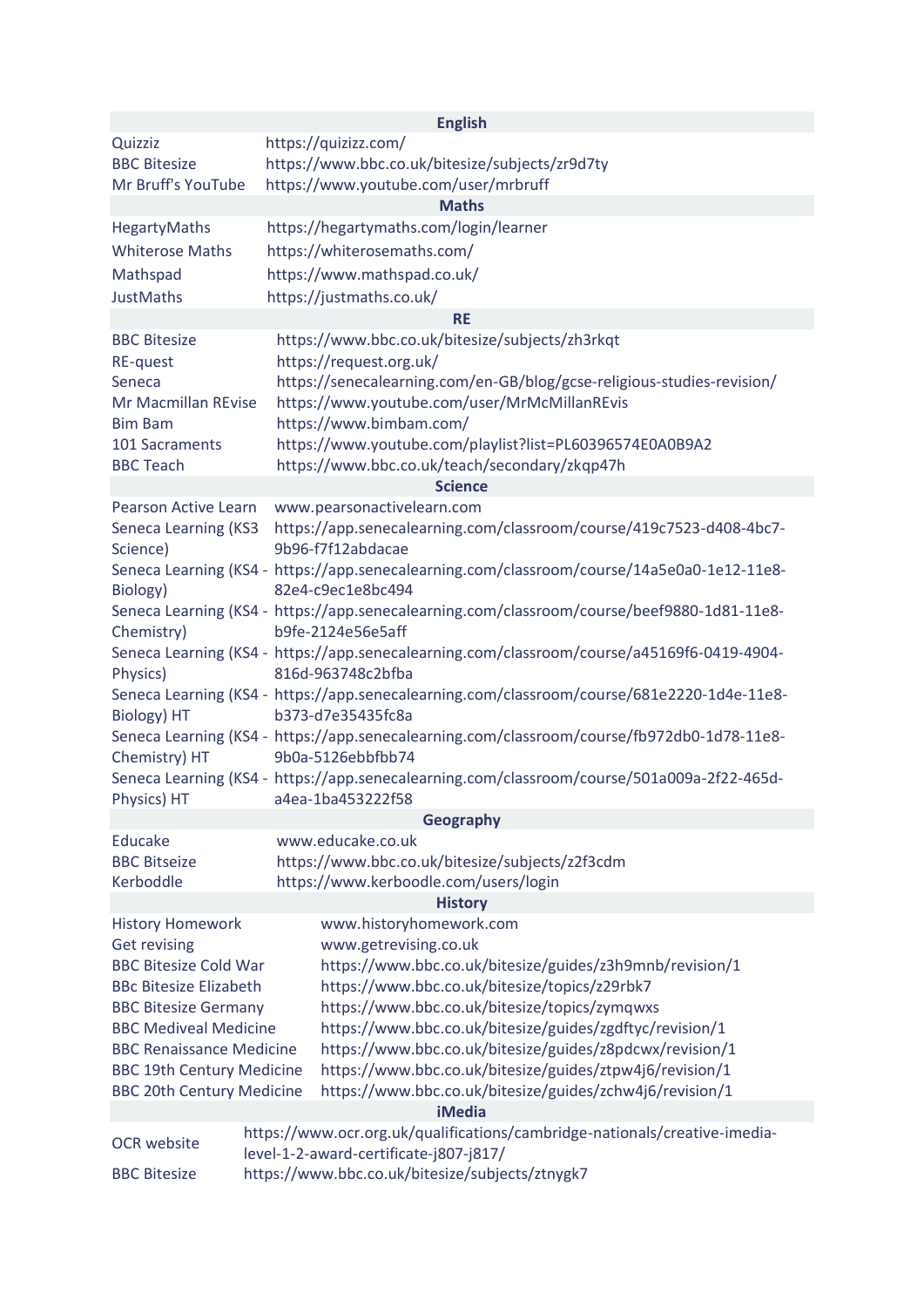(Media)

|  | BBC Bitesize (ICT) https://www.bbc.co.uk/bitesize/subjects/zqmtsbk |
|--|--------------------------------------------------------------------|
|--|--------------------------------------------------------------------|

|                                                                                         |                                                                                                | <b>Computing</b>                                                                                                                                  |  |  |  |
|-----------------------------------------------------------------------------------------|------------------------------------------------------------------------------------------------|---------------------------------------------------------------------------------------------------------------------------------------------------|--|--|--|
|                                                                                         | <b>Key Stage 4</b>                                                                             |                                                                                                                                                   |  |  |  |
| The Ever Learner                                                                        |                                                                                                | https://www.theeverlearner.com/                                                                                                                   |  |  |  |
| OGAT (online help for the NEA<br>task)                                                  |                                                                                                | http://computing.outwood.com/NEA/                                                                                                                 |  |  |  |
| <b>BBC Bitesize (GCSE Computer</b><br>Science - OCR)                                    |                                                                                                | https://www.bbc.co.uk/bitesize/examspecs/zmtchbk                                                                                                  |  |  |  |
| Craig n Dave                                                                            |                                                                                                | https://student.craigndave.org/                                                                                                                   |  |  |  |
| <b>SENECA (GCSE Computer</b><br>Science - OCR)                                          |                                                                                                | https://app.senecalearning.com/classroom/course/a1ce4570-6e27-<br>11e8-af4b-35cf52f905c2/section/65ac2e24-3b57-4598-b4dc-<br>01e04eddee1b/session |  |  |  |
| Python (to allow for<br>downloading of Python)<br>Code Academy (learn coding<br>online) |                                                                                                | https://www.python.org/                                                                                                                           |  |  |  |
|                                                                                         |                                                                                                | https://www.codecademy.com/                                                                                                                       |  |  |  |
|                                                                                         | <b>Key Stage 3</b>                                                                             |                                                                                                                                                   |  |  |  |
| <b>BBC Micro:bit</b><br>Hour of Code<br><b>BBC Bitesize (KS3 Computer</b><br>Science)   |                                                                                                | https://www.microbit.org/<br>https://hourofcode.com/uk/learn                                                                                      |  |  |  |
|                                                                                         |                                                                                                | https://www.bbc.co.uk/bitesize/subjects/zvc9q6f                                                                                                   |  |  |  |
| Turtle (a link to download the<br>program)                                              |                                                                                                | https://www.turtle.ox.ac.uk/                                                                                                                      |  |  |  |
|                                                                                         |                                                                                                | <b>Technology</b>                                                                                                                                 |  |  |  |
|                                                                                         | <b>Key Stage 3</b>                                                                             |                                                                                                                                                   |  |  |  |
| <b>Technology Student</b>                                                               |                                                                                                | https://www.technologystudent.com/                                                                                                                |  |  |  |
| <b>BBC Bitesize</b>                                                                     |                                                                                                | https://www.bbc.co.uk/bitesize/subjects/zfr9wmn                                                                                                   |  |  |  |
| Food Fact of Life                                                                       |                                                                                                | https://www.foodafactoflife.org.uk/11-14-years/                                                                                                   |  |  |  |
| Quizlet                                                                                 |                                                                                                | https://quizlet.com                                                                                                                               |  |  |  |
|                                                                                         | <b>Key Stage 4</b>                                                                             |                                                                                                                                                   |  |  |  |
| <b>Technology Student</b>                                                               |                                                                                                | https://www.technologystudent.com/                                                                                                                |  |  |  |
| <b>BBC Bitesize</b>                                                                     |                                                                                                | https://www.bbc.co.uk/bitesize/subjects/zvg4d2p                                                                                                   |  |  |  |
| Seneca                                                                                  |                                                                                                | https://senecalearning.com/en-GB/<br>https://foodafactoflife.org.uk/14-16-years/                                                                  |  |  |  |
| Food Fact of Life                                                                       |                                                                                                |                                                                                                                                                   |  |  |  |
| British Nutrition Foundation https://nutrition.org.uk<br>NHS - Eat well                 |                                                                                                | https://www.nhs.uk                                                                                                                                |  |  |  |
| <b>BBC Good Food</b>                                                                    |                                                                                                | https://bbcgoodfood.com                                                                                                                           |  |  |  |
| <b>Music</b>                                                                            |                                                                                                |                                                                                                                                                   |  |  |  |
| musictheory                                                                             | www.musictheory.net                                                                            |                                                                                                                                                   |  |  |  |
| noteflight                                                                              |                                                                                                | https://www.noteflight.com/                                                                                                                       |  |  |  |
| <b>GCSE Bitesize</b>                                                                    |                                                                                                | https://www.bbc.co.uk/bitesize/subjects/zpf3cdm                                                                                                   |  |  |  |
| Clickview                                                                               |                                                                                                | https://www.clickview.co.uk/                                                                                                                      |  |  |  |
| <b>Performing Arts</b>                                                                  |                                                                                                |                                                                                                                                                   |  |  |  |
| National<br>Theatre                                                                     | GCSE Bitesize https://www.bbc.co.uk/bitesize/subjects/zbckjxs                                  |                                                                                                                                                   |  |  |  |
|                                                                                         | https://www.nationaltheatre.org.uk/                                                            |                                                                                                                                                   |  |  |  |
| Pearson                                                                                 | https://qualifications.pearson.com/en/qualifications/btec-tech-awards/performing-<br>arts.html |                                                                                                                                                   |  |  |  |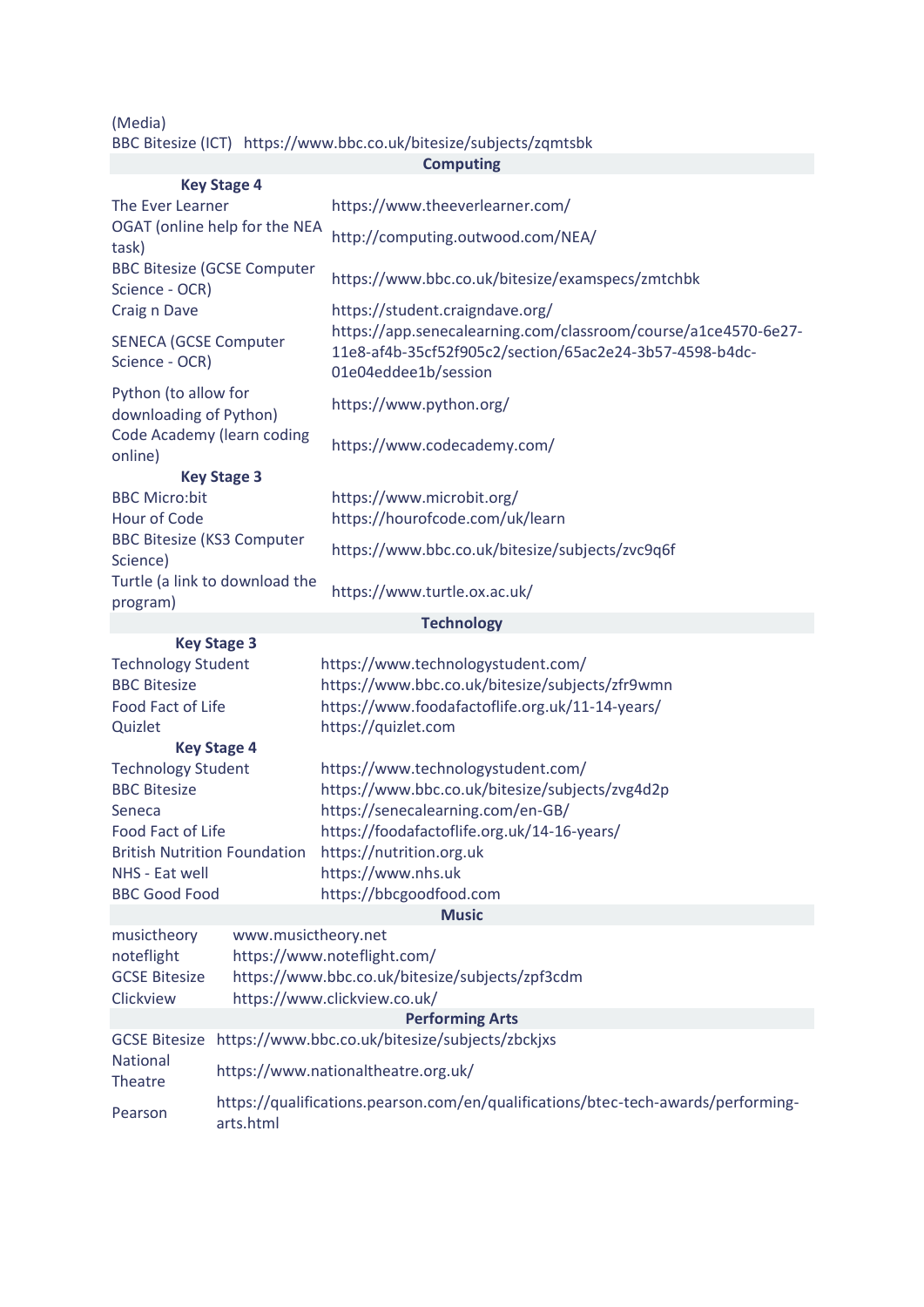## **Full-length plays (ages between 11-16) \*=LANGUAGE WARNING**

- 1. Macbeth
- 2. Road\*
- 3. A Midsummer Night's Dream
- 4. Peter and the Starcatcher
- 5. Radium Girls
- 6. Twelve Angry Jurors
- 7. She Kills Monsters
- 8. The Curious Incident of the Dog in the Night-Time
- 9. Romeo and Juliet
- 10. Two (Jim Cartwright)
- 11. Girls like That\*
- 12. Blood Brothers
- 13. The Wasp\*
- 14. My Mother Said I Never Should
- 15. A Taste of Honey
- 16. Shakers/Bouncers
- 17. Blackout\*
- 18. Find Me
- 19. Out of Their Heads (Young Blood collection)\*
- 20. Punk Rock\*
- 21. The Importance of Being Earnest
- 22. The Crucible
- 23. 39 Steps
- 24. Top Girls
- 25. Slow Time
- 26. Noughts and Crosses
- 27. Too Much Punch for Judy
- 28. Missing Dan Nolan
- 29. DNA
- 30. Bill's New Frock
- 31. I Love You Mum I Promise I Won't Die

## **Musicals**

- **1.** *The Addams Family*
- **2.** *Mamma Mia!*
- **3.** *Beauty and the Beast*
- 4. *Into the Woods*
- 5. *The Little Mermaid Seussical*
- 6. *Little Shop of Horrors*
- 7. *Matilda*
- 8. *The Wizard of Oz*
- *9. Cinderella*
- *10. Aladdin*
- 11. *Annie*

## **16+ plays content and challenge**

- 1. The Rabbit Hole
- 2. Ruined
- 3. Good People
- 4. The Next Room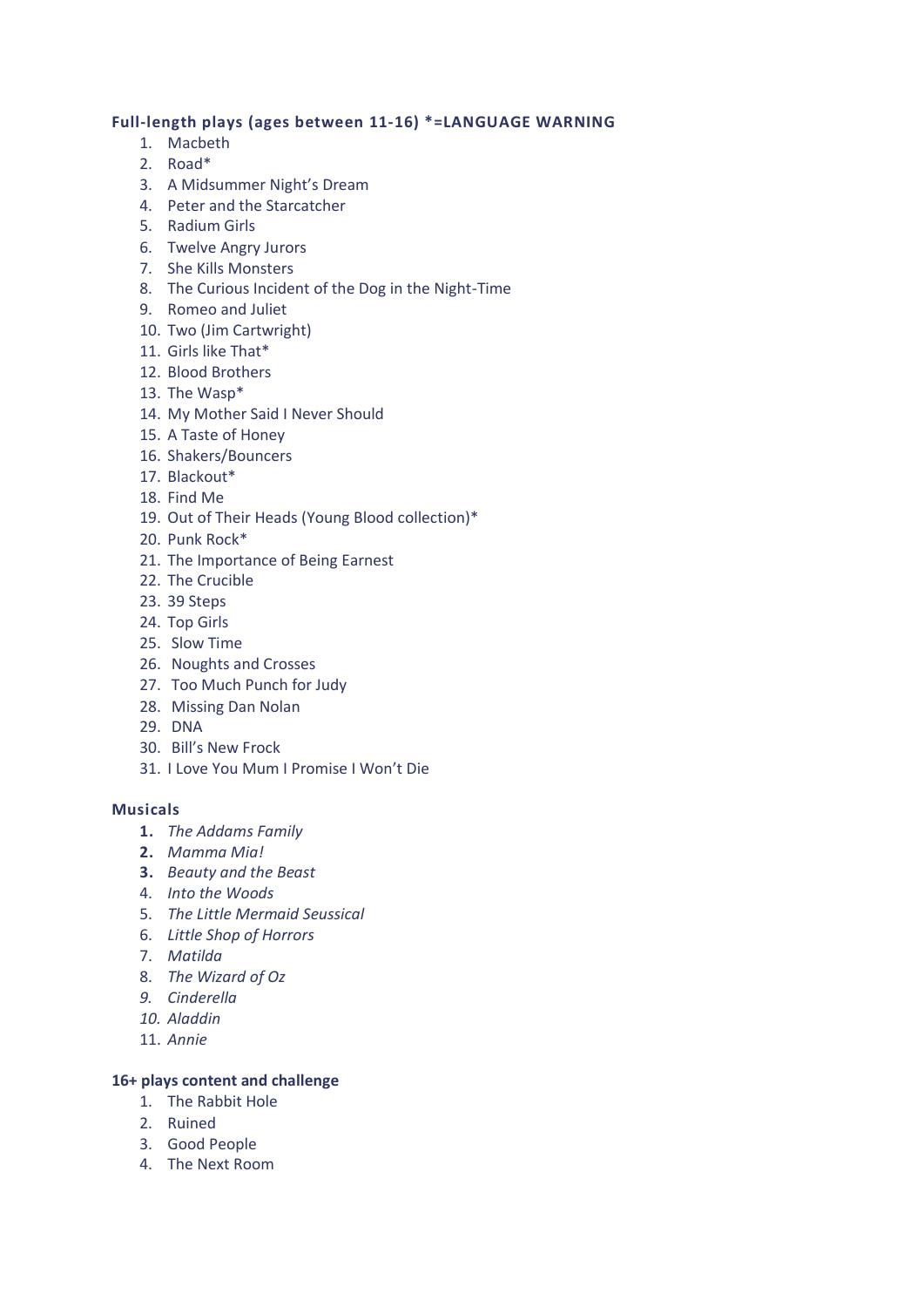- 5. The Laramie Project
- 6. Everyman
- 7. A Dolls House
- 8. Angels in America
- 9. The Cherry Orchard
- 10. A Streetcar Named Desire
- 11. The Caretaker
- 12. Antigone
- 13. A Master and Two Servants
- 14. Faustus
- 15. Blood Wedding
- 16. Oedipus Rex
- 17. Who's Afraid of Virginia Woolf
- 18. The Glass Menagerie

# **Further reading for acting - Drama & Theatre**

- 1. An Actor Prepares / Building a Character OR An Actor's Work (Konstantin Stanislavski)
- 2. Creating a Role (Stanislavski)
- 3. On the Technique of Acting (Michael Chekhov) OR To the Actor (Michael Chekhov)
- 4. Respect for Acting (Uta Hagen)
- 5. A Challenge for the Actor (Uta Hagen)
- 6. Stanislavski and the Actor (Jean Benedetti)
- 7. Sanford Meisner on Acting (Sanford Meisner)
- 8. A Dream of Passion: The Development of the Method (Lee Strasberg)
- 9. True and False: Heresy and Common Sense for the Actor (David Mamet)
- 10. Voice and the Actor (Cicely Berry)
- 11. The Empty Space (Peter Brook)
- 12. Voice-Overs: A Practical Guide (Bernard Graham Shaw)
- 13. Radio Acting (Alan Beck)

# **University Grade Further Theory Reading**

- 1. Drama and Theatre in Theory and Practice
- 2. Aston, E. & Savona, G. (1992). Theatre as Sign System. Routledge: London. (esp. Semiotics of
- 3. Performance)
- 4. Balme, C. (2008). The Cambridge Introduction to Theatre Studies, Cambridge; Cambridge
- 5. University Press
- 6. Braun, E. (1982) The Director and the Stage Methuen; London
- 7. Brecht, B. (1948) A Short Organum For The Theatre in Willetts, J. (1978)
- 8. Brook, P. (1972) The Empty Space Penguin; Harmondsworth
- 9. Carlson, M. (1996) Performance, Routledge London
- 10. Counsell, C. (1996) Signs of Performance Routledge
- 11. DOLAN, J. (2005). Utopia in performance : finding hope at the theatre, Ann Arbor, University of
- 12. Michigan Press
- 13. ELLSWORTH, E. A. (2005). Places of learning : media, architecture, pedagogy, New York ; London,
- 14. Routledge.
- 15. Esslin, M. (1987)The Field of Drama London; Methuen
- 16. Freshwater, H. (2009) Theatre & audience, London: Palgrave MacMillan
- 17. Leach, R. (2013) Theatre Studies: the basics, Routledge: London.
- 18. Kershaw, B. (1992) The Politics of Performance Routledge; London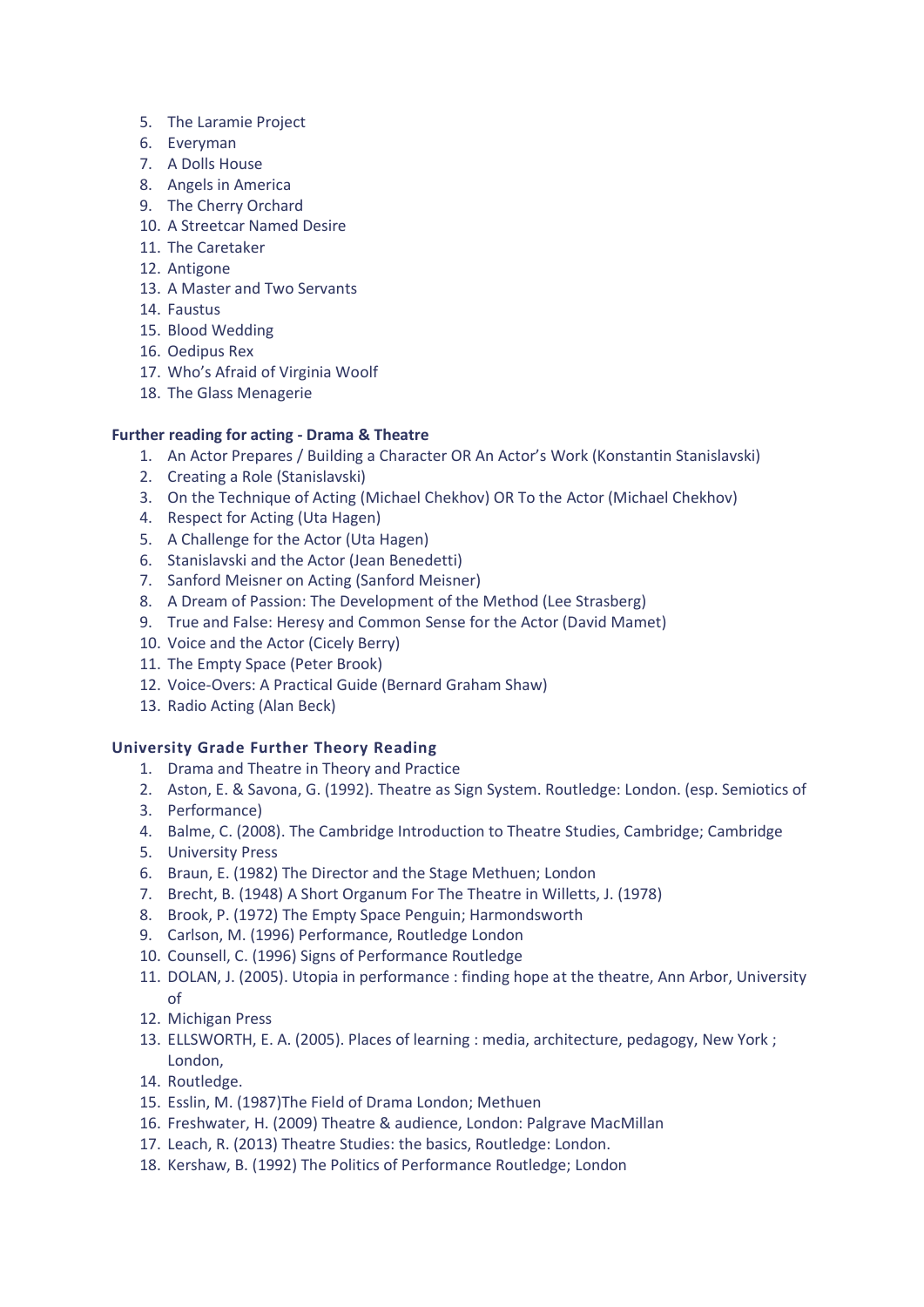- 19. Neelands, J & Dobson, W. (2000) Drama and Theatre Studies at AS and A Level Hodder &
- 20. Stoughton London
- 21. Neelands, j. & Dobson. W. (2000) Theatre Directions Hodder & Stoughton
- 22. Nussbaum, M. (2010) Why Democracy needs the Humanities, Princeton.
- 23. Schechner, R. (2005) Performance Studies: An introduction, 3rd edition, Routledge, New York.
- 24. Role of Story (full-time students only)
- 25. Alfreds, M. (2013) Then What Happens? Storytelling and Adapting for Theatre, Nick Hern Books:
- 26. London.
- 27. Bettelheim, B. (1976) The Uses of Enchantment, Penguin.
- 28. Brecht, B. (1968) The Street Scene in Theory of the Modern Stage, (Ed. Bentley, E.), Penguin.
- 29. Carter, A. (1991) The Virago Book of Fairy Tales, Virago.
- 30. Cassady, M. (1990) Storytelling Step by Step, Resource
- 31. Tatar, M. (ed.)(1999) The Classic Fairy Tales, Norton Critical Edition.
- 32. Warner, M. (1994) From the Beast to the Blonde, Viking.
- 33. Wilson M. (2006) Storytelling And Theatre, Palgrave

Zipes, J. (1983) Fairy Tales and the Art of Subversion, Routledge.

|                                         |                                           | <b>Art</b> |  |  |  |  |
|-----------------------------------------|-------------------------------------------|------------|--|--|--|--|
| <b>Tate Gallery</b>                     | www.tate.org.uk                           |            |  |  |  |  |
|                                         | Student Art Guide www.studentartguide.com |            |  |  |  |  |
| The Art Story                           | www.theartstory.org/artists               |            |  |  |  |  |
| Pinterest                               | www.pinterest.co.uk                       |            |  |  |  |  |
| <b>SEND</b>                             |                                           |            |  |  |  |  |
| IDL https://appuk.idlsgroup.com/#/login |                                           |            |  |  |  |  |

**MFL**

[Linguascope](https://www.linguascope.com/) - Username and password on teams — we aren't allowed to put it on the website

[DuoLingo](https://www.duolingo.com/) - Pupils can set up their own accounts and not only learn French or Spanish but any other language they want!

BBC BiteSize - <https://www.bbc.co.uk/bitesize/subjects/zgdqxnb>

[Quizlet](https://quizlet.com/en-gb) - Pupils can set up their own accounts but don't have to access the games. Search for MadameDavies Savio and you should see our school account organised into classes and sets of resources to use for revision

[Sara'h](https://www.youtube.com/channel/UCjt5aCibc8pUxIGn4af8-Jw) on YouTube is good for practising listening - she sings recent songs translated into French. Kevin & Karla do a similar thing in Spanish.

[Netflix](https://www.netflix.com/gb/) and Amazon [Prime Video](https://www.amazon.co.uk/Amazon-Video/b/?ie=UTF8&node=3010085031&ref_=nav_cs_prime_video_27e9c5a1d99b47bb9689aa98a43ed68f) both have lots of original series and films in French and Spanish and you can also add French and Spanish subtitles to anything you watch or change the audio.